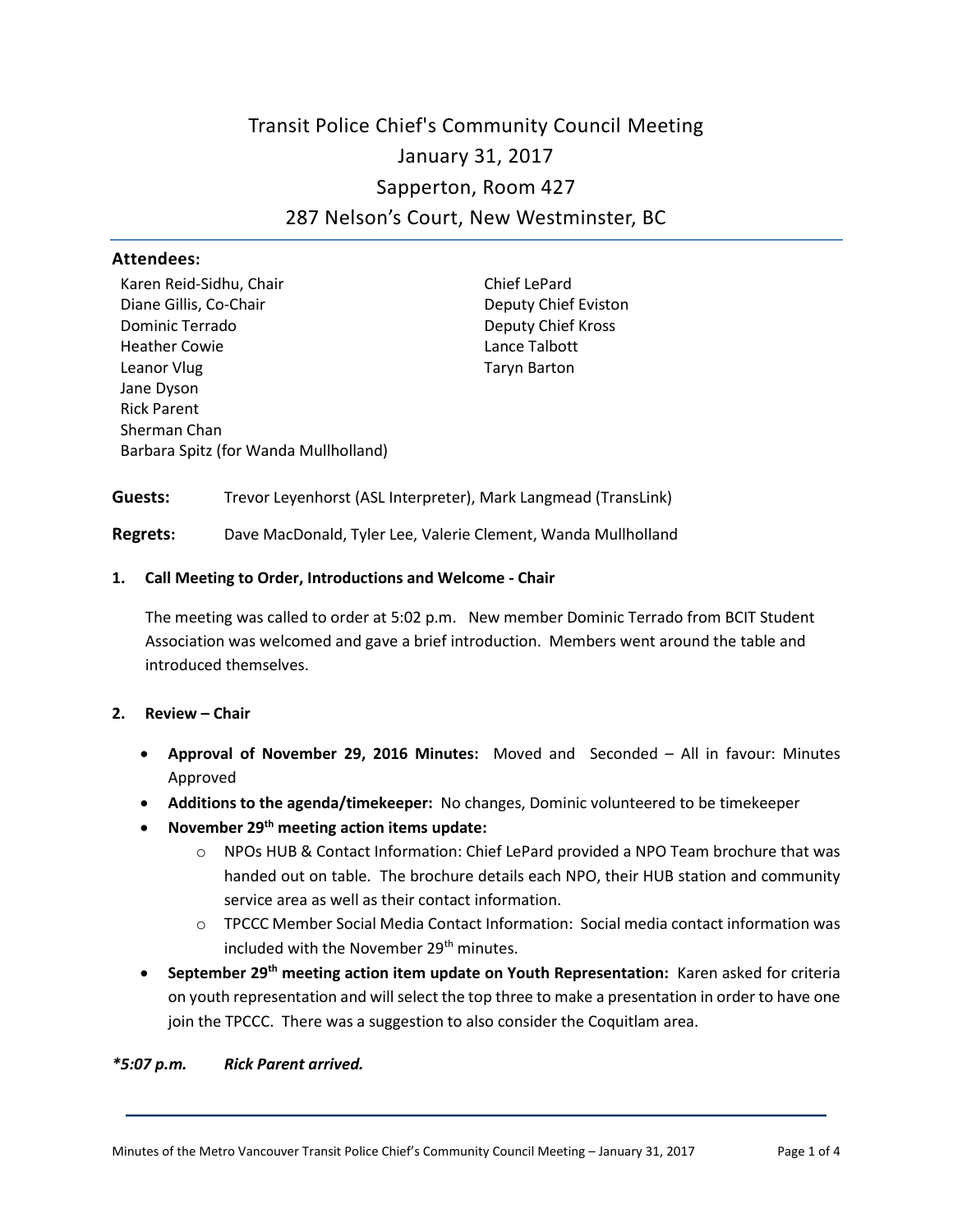# **3. Piggybacking at Fare Gates – Mark Langmead, TransLink**

# *\*5:10 p.m. Barbara Spitz arrived*

The TPCCC received a PowerPoint presentation on Compass and the Fare Gates Project. The presentation included the background as well as the current status and design of the Fare Gates. Mr. Langmead explained how the sensors work and the improvements made since the original implementation. Fare Gates are monitored remotely in real time. The TPCCC asked the following questions:

- How do the Fare Gates work for people who cannot tap?
	- o Mr. Langmead advised that TransLink is in the process of putting together a proximity reader pilot program and will provide an update.
- For Deaf-blind commuters, how can they tell if their Compass card does not work as they cannot see the light or hear the beep?
	- o Mr. Langmead will look into and report back.
- Are there still limitations to tap on the middle of the busses?
	- o Mr. Langmead will look into and report back.

There was an observation provided that at Commercial Station the STAs are extremely helpful on the platform, but there needs to be more monitoring down at the fare gate level. Mr. Langmead offered to take this back and remind STAs of the importance of visibility around the Fare Gates.

# **4. Chief's Update and Q&A – Chief LePard**

The Chief provided the top ten accomplishments for Transit Police in 2016:

- Two-day critical incident training for all officers
- Sixteen officers attended crisis negotiator training (mental health)
- Sexual offending on transit 9% increase in cases solved
- Implemented Phase 2 of Service Delivery Model (NPOs)
- Increased profile in a positive way in the media
- Conducted first morale survey
- Implementation of 2016-2020 Strategic Plan
- Launched new website
- Initiated anti-sexual offending campaign
- Opening of Evergreen and providing policing for the extension
- Bonus Accomplishment: Came in just under budget

# **5. Transit Police at Community Events Roundtable – Karen Reid-Sidhu**

The Chair asked members to identify events in their community that Transit Police can be involved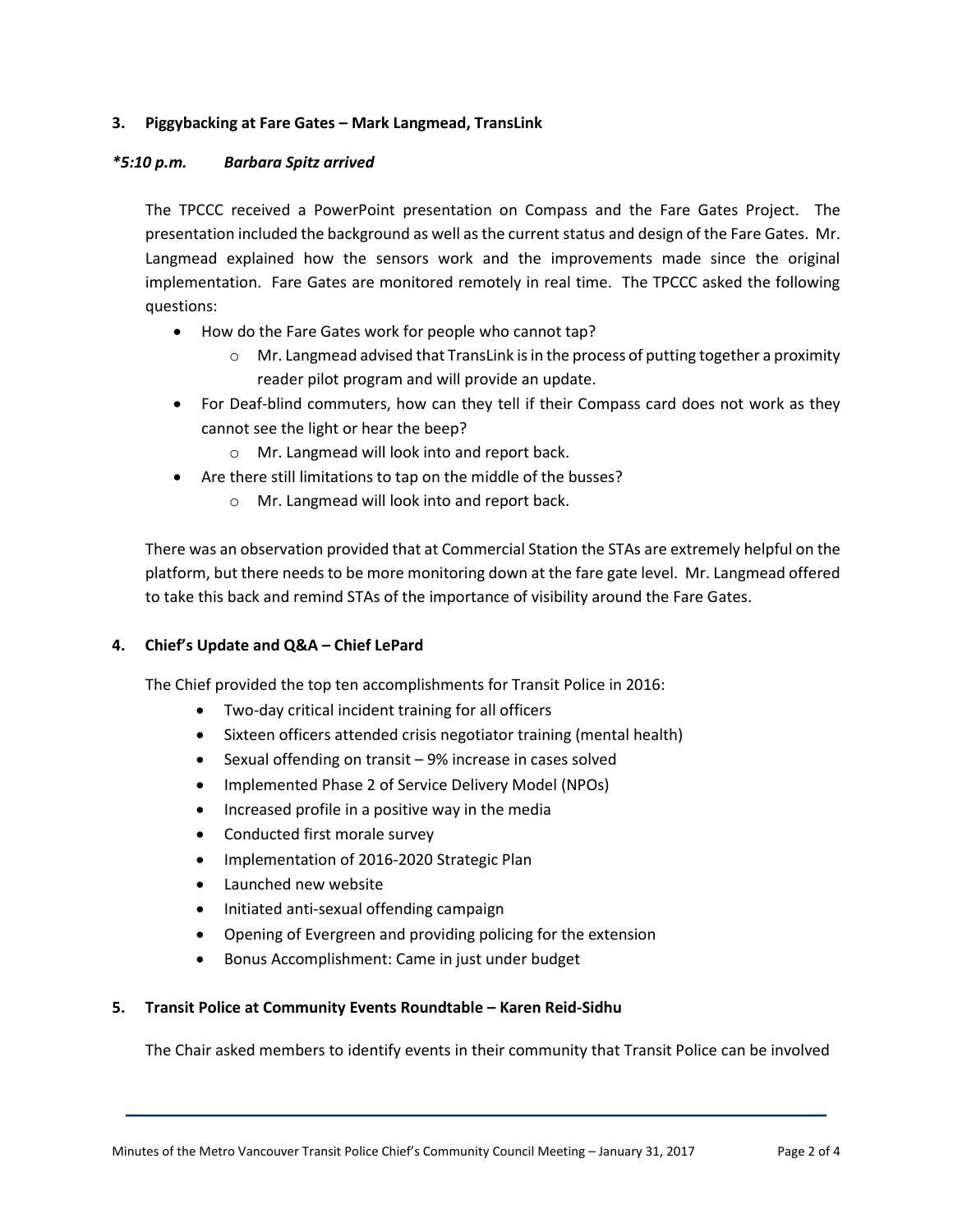- in. The following examples were noted:
	- Surrey Crime Prevention Locking Out Auto Crime would be great to partner with ICBC and Transit Police to do an educational campaign. Would also like to coordinate Transit Police getting involved with Vaisakhi Parade in Surrey this year as well as partnering with Surrey schools to give information about staying safe on transit.
	- MOSAIC Have Transit Police provide safety information that can be shared in classes. Also have a booth at one of the information fares.
	- KINA Getting the 87-77-77 number out and continue to raise awareness in the community. There is an annual clean-up in May that Transit Police have come out to in the past. Hats-Off Day in Burnaby is a great time to disseminate information.
	- Burnaby Task Force on Homelessness: Coldest Night of the Year event on February 25<sup>th</sup> in Metrotown area.

Members were asked to send the details of their suggestion to Taryn so they can be added to the calendar and reviewed by the Chief.

# **6. Presentation: Alzheimer Society of BC – Heather Cowie**

Ms. Cowie outlined her role with Alzheimer Society of BC as the Dementia Friendly Community Provincial Coordinator. The TPCCC received a PowerPoint presentation that included an introduction to dementia and outlined the different types. Ms. Cowie provided an overview of steps being taken to build Dementia Friendly Communities and will provide a link to a video for those that want to learn more featuring Jim Mann. [https://www.youtube.com/watch?v=Lzd2aYpuKdk&feature=youtu.be.](https://www.youtube.com/watch?v=Lzd2aYpuKdk&feature=youtu.be) There is also a toolkit that was previously circulated with the meeting material that outlines how the Society works with municipalities to develop policies and care plans.

The TPCCC deliberated on the role that first responders have and asked if training is available. Alzheimer Society has provided training videos to some larger organizations and Deputy Chief Kross requested that if it is something that can be shared, it is a great way to get information out. Ms. Cowie will take the request back to her Manager.

# **7. Election of Co-Chair – Diane Gillis**

Ms. Gillis has had the opportunity to co-chair for the last three years and would like to pass on the opportunity to another member of the TPCCC. She provided an overview of the role and noted that it is a great learning process. It was agreed that an email will be sent to the TPCCC calling for nominations. Nominees will then be contacted and once all nominations are in, the TPCCC will be able to vote by email.

# ACTION: An email to be sent to the TPCCC calling for nominations.

Ms. Gillis was thanked for her commitment and continued dedication to the TPCCC.